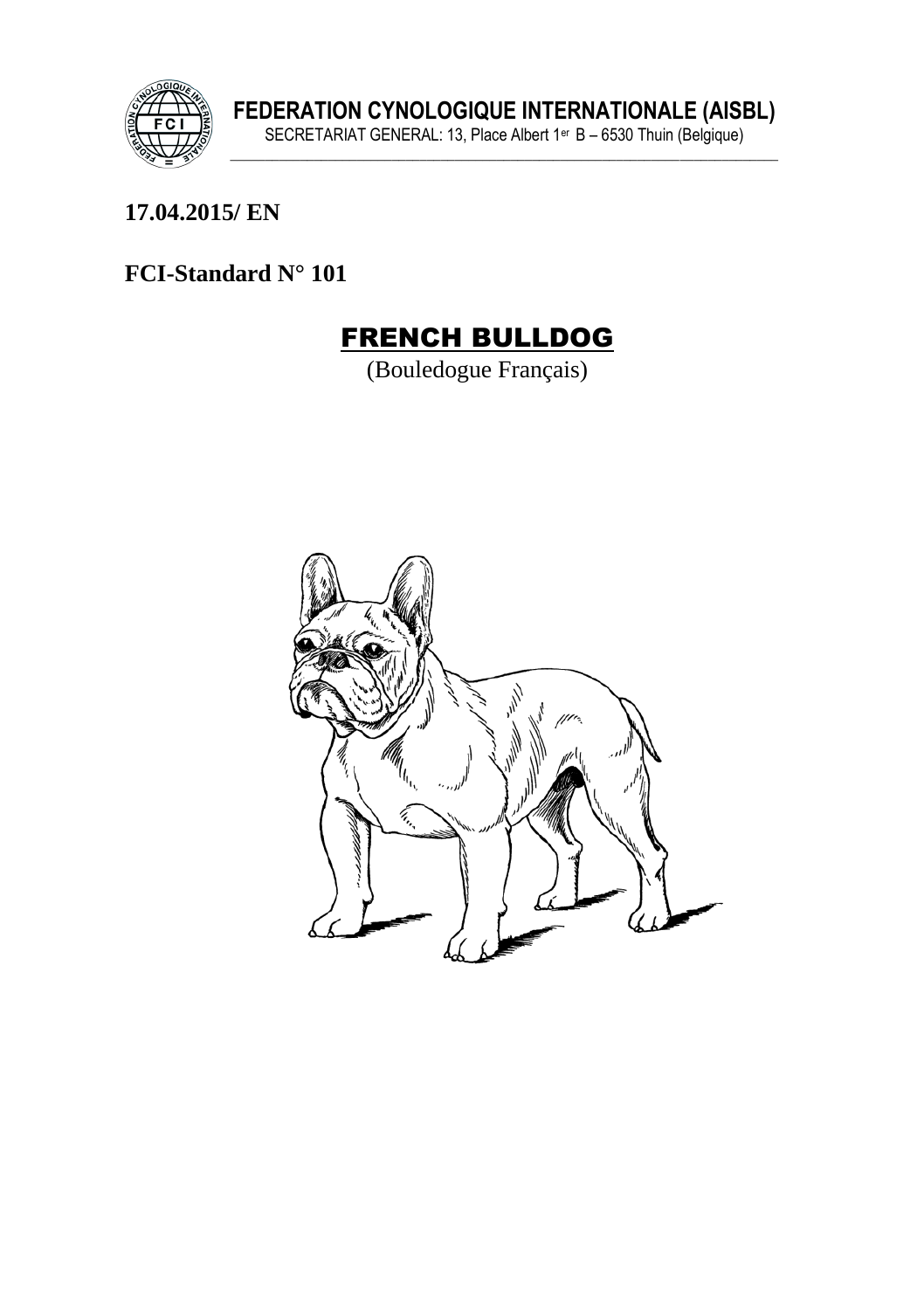**TRANSLATION**: *Translator Ian Nicholson* /FR/. Revised by Renée Sporre-Willes, Raymond Triquet and Claude Guintard. Official language (FR).

**ORIGIN**: France

#### **DATE OF PUBLICATION OF THE OFFICIAL VALID STANDARD**: 03.11.2014.

**UTILIZATION**: Companion and Toy dog.

**FCI-CLASSIFICATION:** Group 9 Companion and Toy Dogs. Section 11 Small Molossian Dogs. Without working trial.

**BRIEF HISTORICAL SUMMARY**: Probably decending, like all mastiffs, from the Epirus and the Roman Empire molossers, relative of the Bulldog of Great Britain, the Alaunts (tribe of the Middle Ages), the mastiffs and small-type mastiffs of France. The bulldog we know is the product of different crossings done by enthusiastic breeders in the popular quarters of Paris in the 1880s. During that period, the Bulldog was a dog belonging to Parisian market porters, butchers and coachmen, it soon won over high society and the artistic world by its particular appearance and character. It rapidly became popular. The first breed club was founded in 1880 in Paris. The first registration dates from 1885 and the first standard was established in 1898, the year in which the French Kennel Club recognized the French Bulldog breed. The first dog of this breed was shown at an exhibition as early as 1887. The standard, modified in 1931-1932 and 1948, was reformulated in 1986 by H.F. Reant with the collaboration of R. Triquet (F.C.I. publication 1987), then in 1994 **by Violette Guillon (F.C.I. publication 1995) and in 2012 by the French Bulldog Club committee.**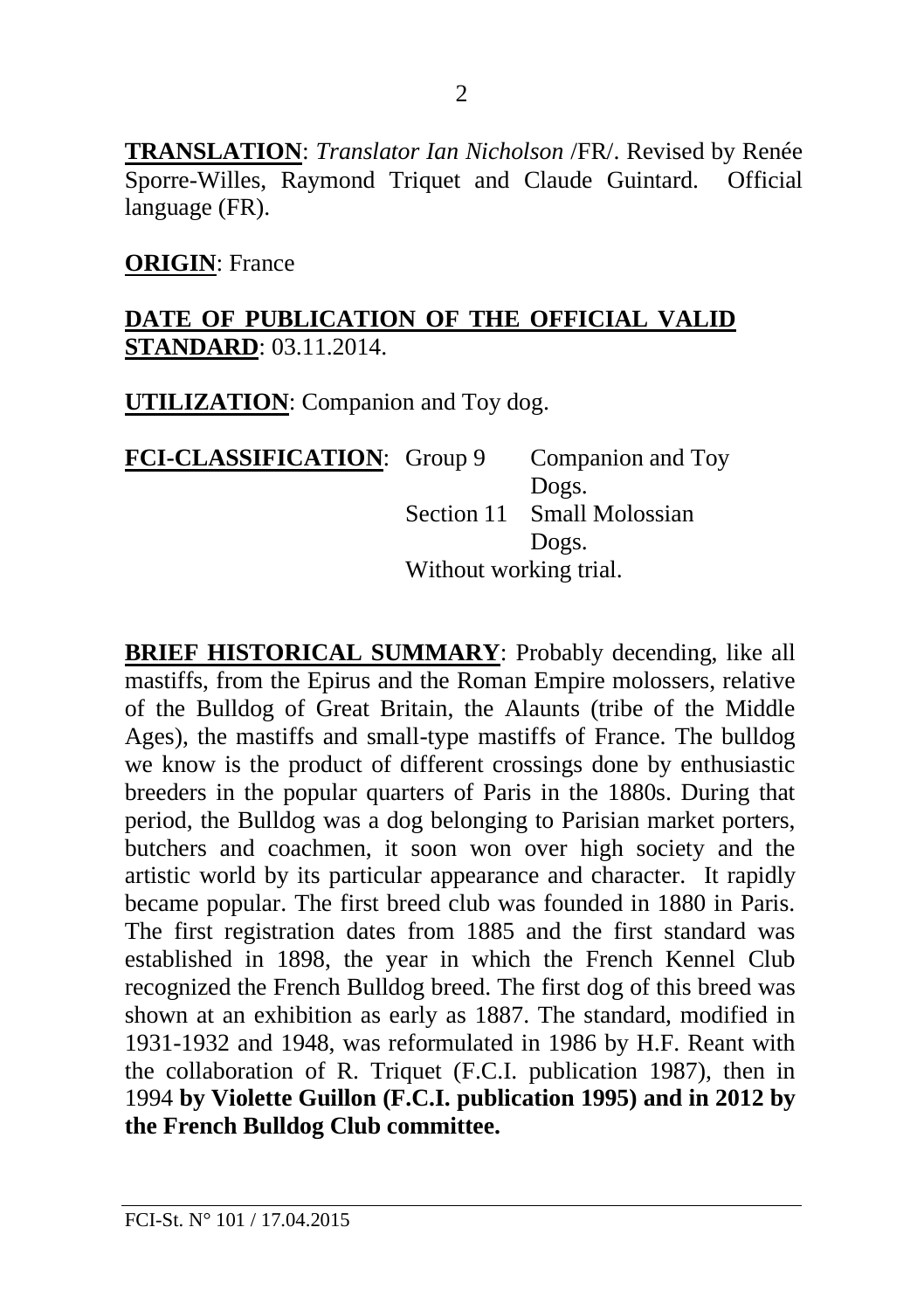**GENERAL APPEARANCE**: The type is of a small-sized molossian. A powerful dog for its small size, short, **stocky**, compact in all its proportions, smooth-coated, with a snub nose, erect ears and a naturally short tail. Must have the appearance of an active, intelligent, very muscular dog, of a compact build with a solid bone structure. **No point is exaggerated compared to the others, which could spoil the dog's general harmony, in appearance and in movement.**

**IMPORTANT PROPORTIONS**: **The length of the body – between the point of the shoulder and the point of the buttocks – slightly surpasses the height at the withers.** 

**The length of muzzle is about 1/6 of the total length of the head.**

**BEHAVIOUR / TEMPERAMENT**: Sociable, lively, playful, **possessive** and keen **companion dog.** 

**HEAD**: Must be strong, broad and square, covered by the skin of the head which forms symmetrical folds and wrinkles, **without excess**.

#### CRANIAL REGION:

Skull: Broad, almost flat from ear to ear, domed forehead. Proeminent superciliary arches, separated by a particularly developed furrow between the eyes. The furrow must not extend onto the skull. External occipital protuberance is barely developed. Stop: Pronounced.

FACIAL REGION: **The head of the Bulldog is characterized by a shortening of the maxillary-nasal part as well as a slight to moderate slope of the nose backwards. The nose is slightly upturned ("snub nose").**

Nose: **Black**, broad, **snubbed**, with symmetrical and well opened nostrils, slanting towards the rear. The slope of the nostrils as well as the upturned nose must, however, allow normal nasal breathing.

Muzzle: Very short, broad, with concentric symmetrical folds.

Lips: Thick, a little loose and black. The upper lip meets the lower lip at its middle, completely covering the teeth.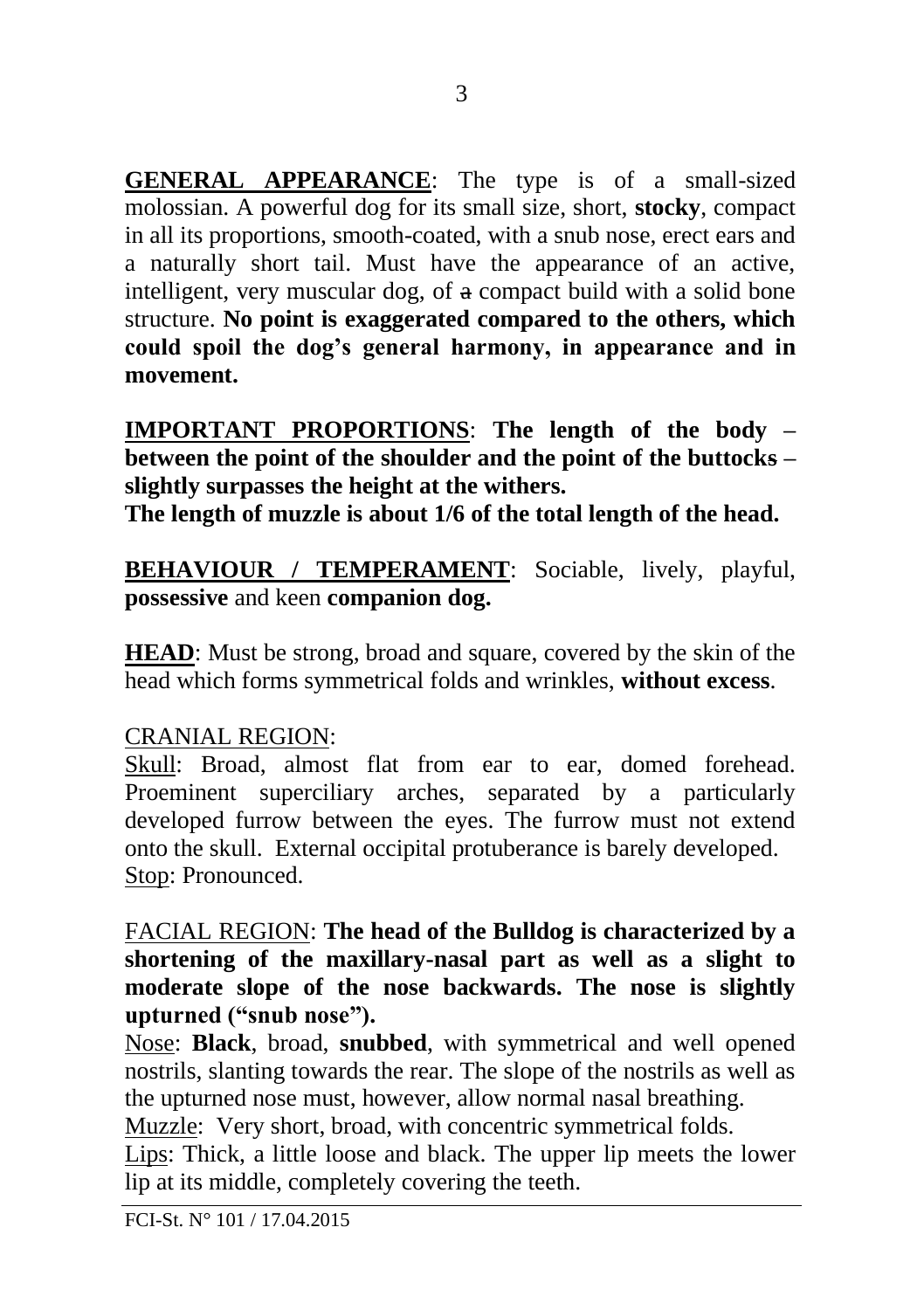The profile of the upper lip is descending and rounded. The tongue must never show when the dog is **not excited**.

Jaws/Teeth: Broad and powerful. The lower jaw **projects in front of the upper jaw and turns up. The arch of the lower incisors is rounded. The jaw must not show lateral deviation, or torsion. The gap between the incisors of the upper and the lower jaw should not be strictly delimited, the essential condition being that the upper and the lower lips meet to completely cover the teeth.** The lower incisors **surpass the upper incisors. Sufficiently developed incisives and canines. Complete bite is desirable.**  Cheeks: Well developed.

**EYES**: Clearly visible eyes, striking with lively expression, set low, quite far from the nose and the ears, dark coloured, rather large, **rounded**, showing no trace of white (sclera) when the dog is looking straight forward. Rims of eyelids must be black.

**EARS**: Medium size, wide at the base and rounded at the top. Set high on the head, but not too close together, carried erect. The ear is open towards the front. The skin must be fine and soft to the touch.

**NECK**: **Short, powerful**, slightly arched, without dewlap, **broadens towards the shoulder.**

### **BODY**:

Topline: Rising progressively, **but not excessively, from the withers** towards the loin. That conformation **– also called roachback – is typical for the breed.** 

Back: Broad and muscular, **firm without slackness.**

Loin: Short, broad **and arched.**

### Croup: **Well sloping.**

Chest: Cylindrical and well let down **(slightly under the elbows)**; **very well sprung** ribs, so-called "barrel shaped". Fore chest, broad and **square-shaped**, seen from the front.

Underline and belly: Tucked up but not whippety.

**TAIL**: **Naturally** short, **ideally long enough to cover the anus**, set low, **rather straight**, thick at the base and **tapering at the tip.**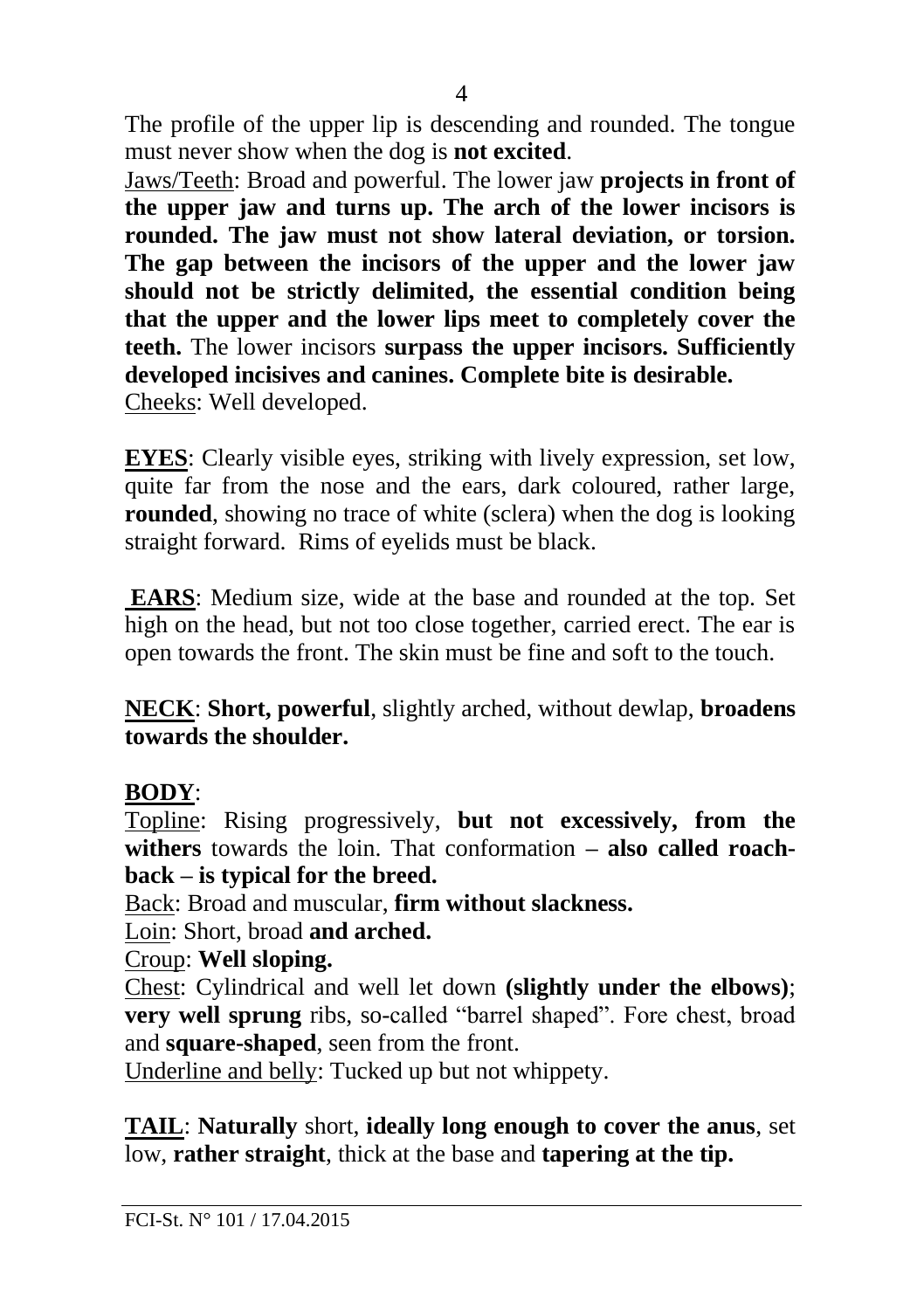**A kinked**, knotted, broken or **relatively long tail that does not reach beyond the point of the hocks, is admitted. It is carried low. Even in action, the tail must not rise above the horizontal.** 

#### **LIMBS**:

FOREQUARTERS:

General appearance: Forelegs upright (and straight) seen in profile and from the front.

Shoulder: **Must be well laid back.**

Upper arm: Short, **thick, muscular, slightly curved.**

Elbows: Close and **tight to the body.**

Forearm: Short, straight and muscular.

Carpus (Wrist): Solid and short.

Metacarpus (Pastern): **Short and slightly oblique seen in profile.** Forefeet: **Round, compact, of small dimension, i.e. «cat feet», turning slightly outward. The toes are tight, nails short, thick and black.**

#### HINDQUARTERS:

General appearance: **The hindlegs are strong and muscular, a little longer than the forelegs, thus raising the hindquarters. The legs are upright as seen both in profile and from behind.** 

Thigh: Well muscled, firm.

Hock joint: Quite well let down, neither too angulated nor too straight. **Tarsus: solid.**

Metatarsus (Rear pastern): Short.

Hind feet: **Round, compact, turning neither inward nor outward.**

**GAIT/MOVEMENT**: **The legs moving parallel to the median plane of the body, whether seen in front or in profile. Free, powerful and smooth movement.** 

**SKIN**: **Firm.**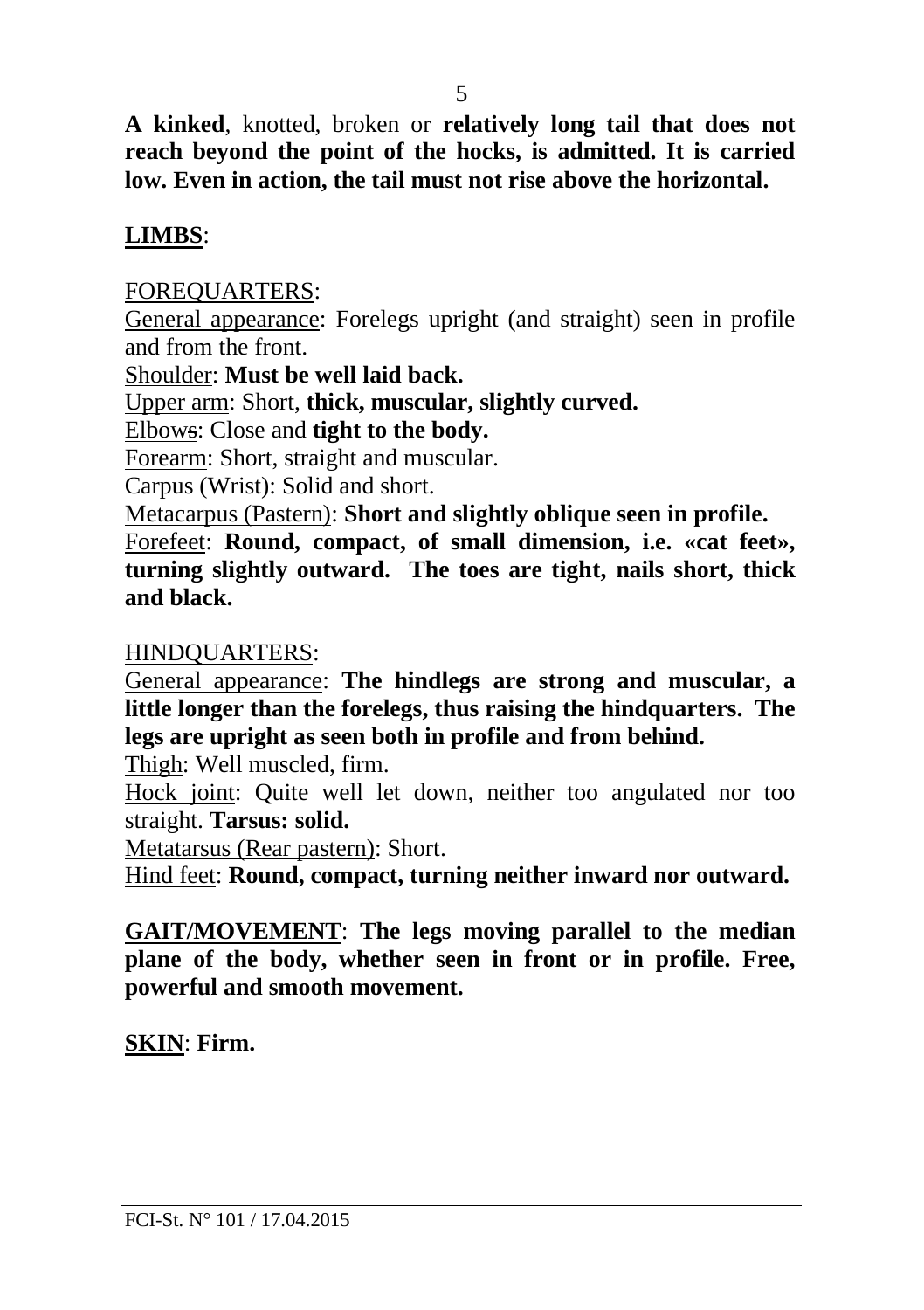### **COAT**:

Hair: Smooth coat, close, glossy and soft, **without undercoat.**

Colour: fawn, brindled or not, with or without white spotting. **Coat with colouring:**

**Brindle: Fawn coat moderately characterized by transversal dark brindling creating a 'tiger-marked' effect, strongly brindled coats must not cover out the fawn ground colour. A black mask may be present. Limited white spotting is admissible. Fawn: Solid coat, from light fawn to dark fawn, sometimes presenting a paler colouring of the inclined parts, with or without a black mask, although masked subjects are preferred. Sometimes accompanied by limited white spotting.** 

**Coat with white spotting:** 

**Brindled with moderate or important white spotting: So-called 'pied', the spotting being ideally distributed over the entire subject. Some blotches on the skin are admissible.** 

**Fawn with moderate or important white spotting: So-called 'fawn and white', the spotting being ideally distributed over the entire dog. Some blotches of the skin are tolerated. The nose is always black, in all coat colours, never brown or blue. The allwhite subjects provided the edge of eyelids and nose are black – are admitted but not bred for, because of a risk of deafness.**

### **SIZE AND WEIGHT**:

Height at the withers: **Males: 27–35 cm. Females: 24–32 cm. A deviation of 1 cm above and below the standard is tolerated.**

Weight: **Males: 9–14 kg. Females: 8–13 kg.**

**500 g more than the standard weight is allowed when the subject is typical.**

### **FAULTS**:

Any departure from the foregoing points should be considered a fault and the seriousness with which the fault should be regarded should be in exact proportion to its degree and its effect upon the health and welfare of the dog.

• **Strongly flecked with black brindle with white coat.**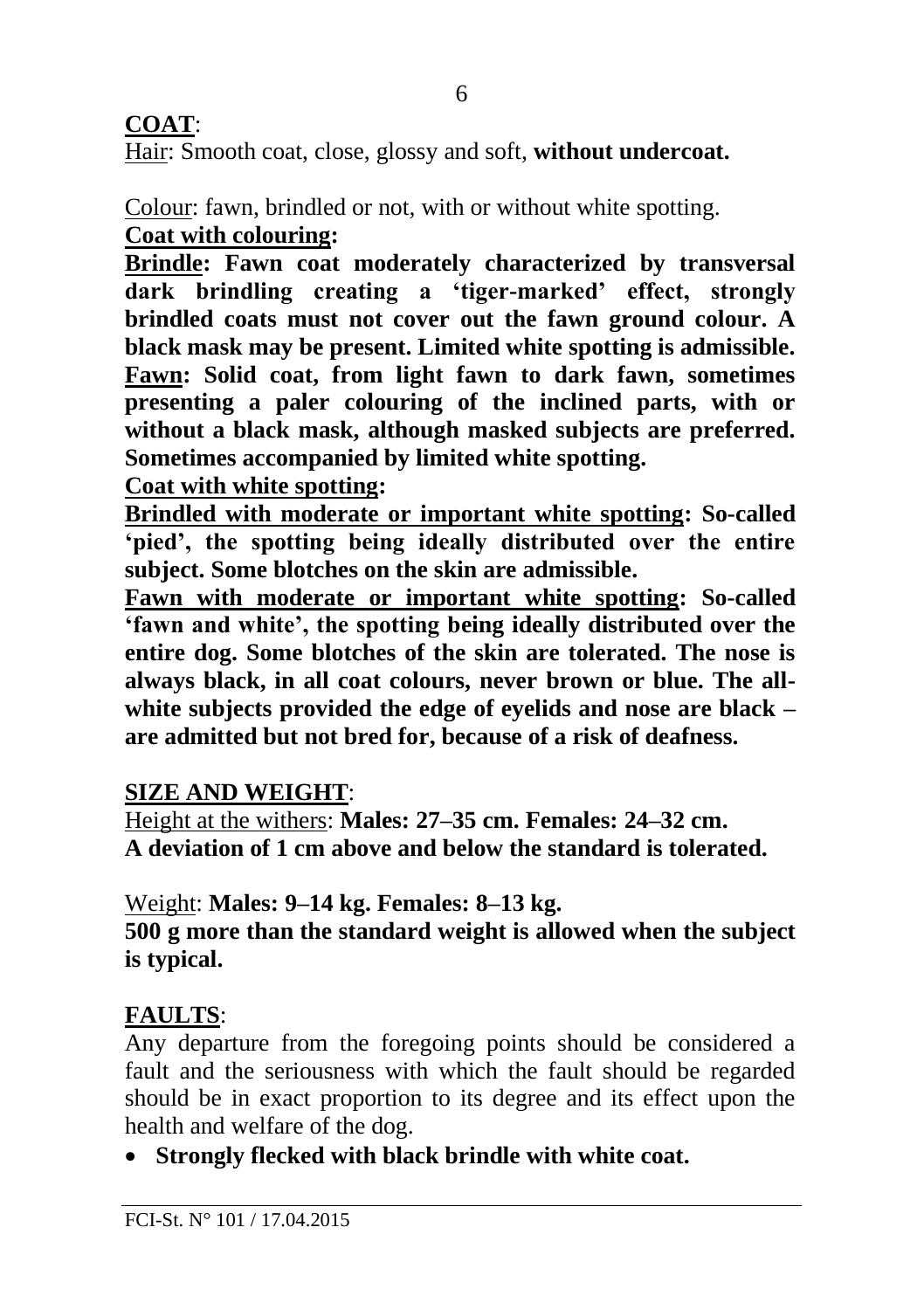- **Fawn and white coat strongly red speckled.**
- **In fawn coats, deep black trace extending along the spine.**
- **White stockings in brindles and fawns.**
- **Light-coloured nails.**

### **SEVERE FAULTS**:

- **Overtyped, exaggerated breed characteristics.**
- **Muzzle too long or excessively short.**
- **Tongue visible when mouth is closed.**
- **Light eyes (hawk eye).**
- **Horizontal topline from withers to loin.**
- **Excessive depigmentation of the lips, nose, eyelids, the rim of which should never be entirely depigmented.**
- **Pincer bite.**

## **DISQUALIFYING FAULTS**:

- Aggressive or overly shy dog.
- Any dog clearly showing physical or behavioural abnormalities.
- **Lacks type: insufficient ethnic characteristics which result in the dog not really resembling other subjects of the breed.**
- **Completely closed nostrils.**
- **Torsion or lateral deviation of the jaw, resulting in the tongue constantly being visible.**
- Dog with lower incisors articulating behind upper incisors.
- Dog with permanently visible canines (fangs), mouth being closed.
- Heterochrome eyes (wall eye).
- Colour of nose other than black.
- Ears not carried erect.
- Taillessness or **ingrown tail**.
- Dewclaw on hindquarters.
- **Reversed hock.**
- **Long, wired-haired or woolly coat.**
- **Colour not in accordance with what is prescribed in the standard, namely black, black with fawn markings (black and tan) and all dilutions of black with or without white spotting.**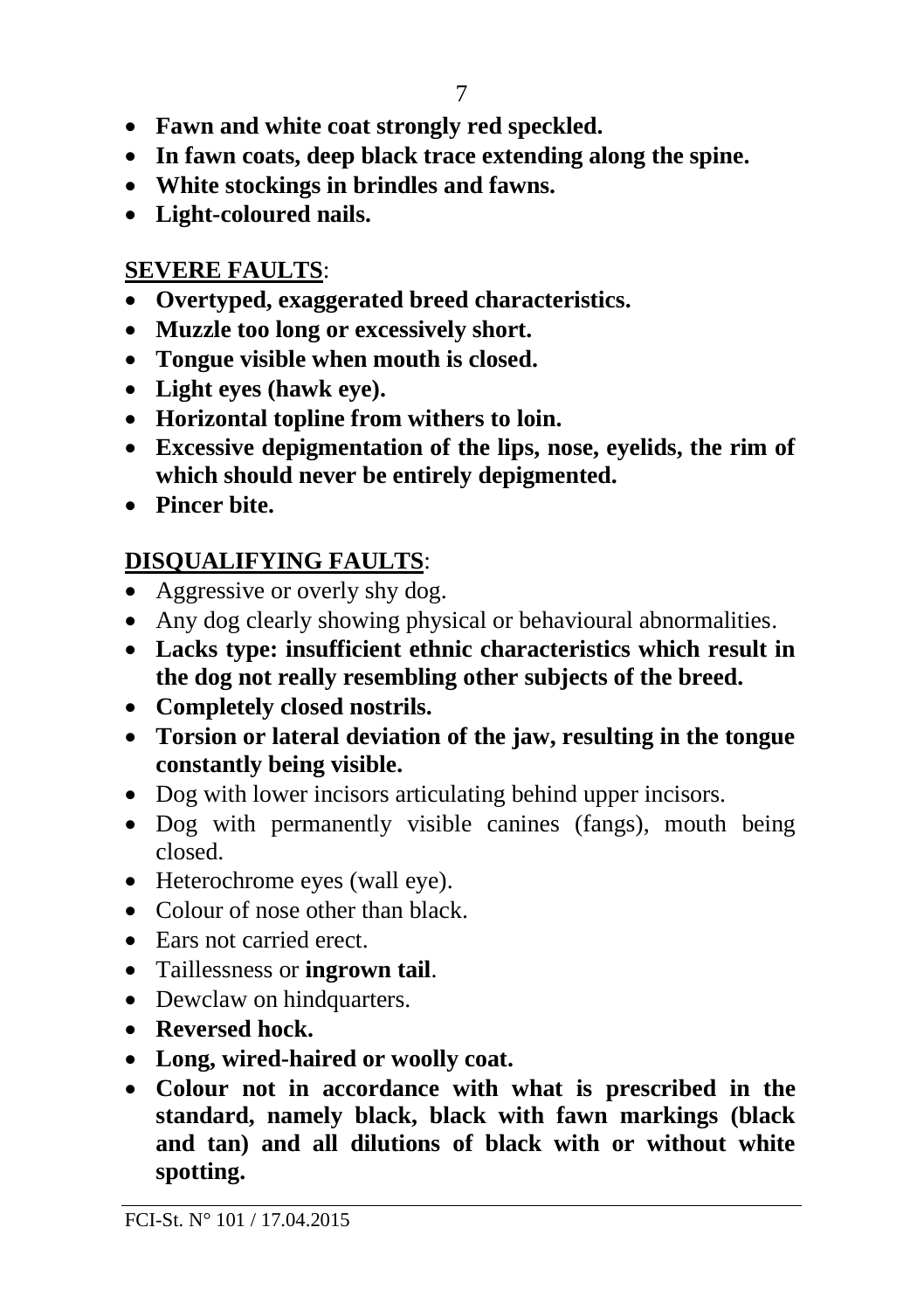- **Size and weight outside the standard limits.**
- **Respiratory distress.**
- **Deafness.**

### **N.B.**:

- Male animals should have two apparently normal testicles fully descended into the scrotum.
- Only functionally and clinically healthy dogs, with breed typical conformation, should be used for breeding.

#### **The latest amendments are in bold characters.**